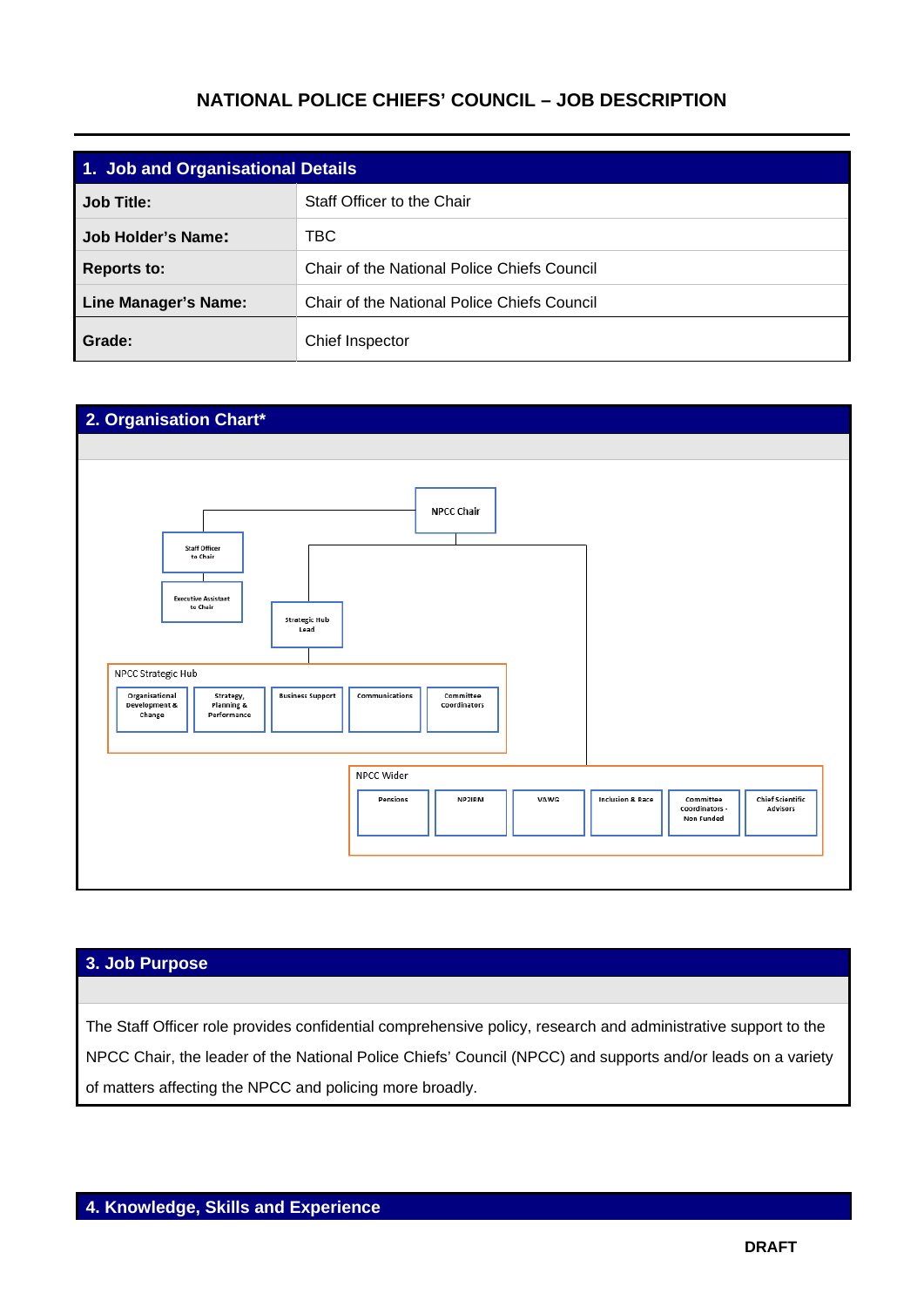1 - Operational experience at the substantive rank of Chief Inspector/ Inspector within a UK police force

2 - Experience of research and collating information to present written and verbal reports.

3 - Experience of leading pieces of policy related work

4 - Excellent written and verbal communication skills and the ability to persuade and influence, developing effective working relationships and partnerships with people from a wide range of organisations.

5 - Political awareness and experience of working with, liaising with and influencing senior ranks/grades both within and outside the police service, as well as external stakeholders.

6 - Excellent organisational, and decision-making skills and an ability to provide innovative solutions to problems, anticipating such requirements in advance, as well as prioritising work to meet varying and challenging deadlines.

7- Excellent ICT skills, particularly in the use of Microsoft Office products, including Excel and PowerPoint.

8 - Knowledge of the governance and structure of the UK's law enforcement and criminal justice sectors as well as an understanding of the NPCC's role and business structure would be a distinct advantage

## **5. Communications and Working Relationships**

1 - Political awareness and experience of working with, liaising with and influencing senior ranks/grades both within and outside the police service, as well as external stakeholders.

2 - Excellent organisational, analytical and decision-making skills and an ability to provide innovative solutions to problems, anticipating such requirements in advance, as well as prioritising work to meet varying and challenging deadlines.

3 - Knowledge of the governance and structure of the UK's law enforcement and criminal justice sectors as well as an understanding of the NPCC's role and business structure would be a distinct advantage.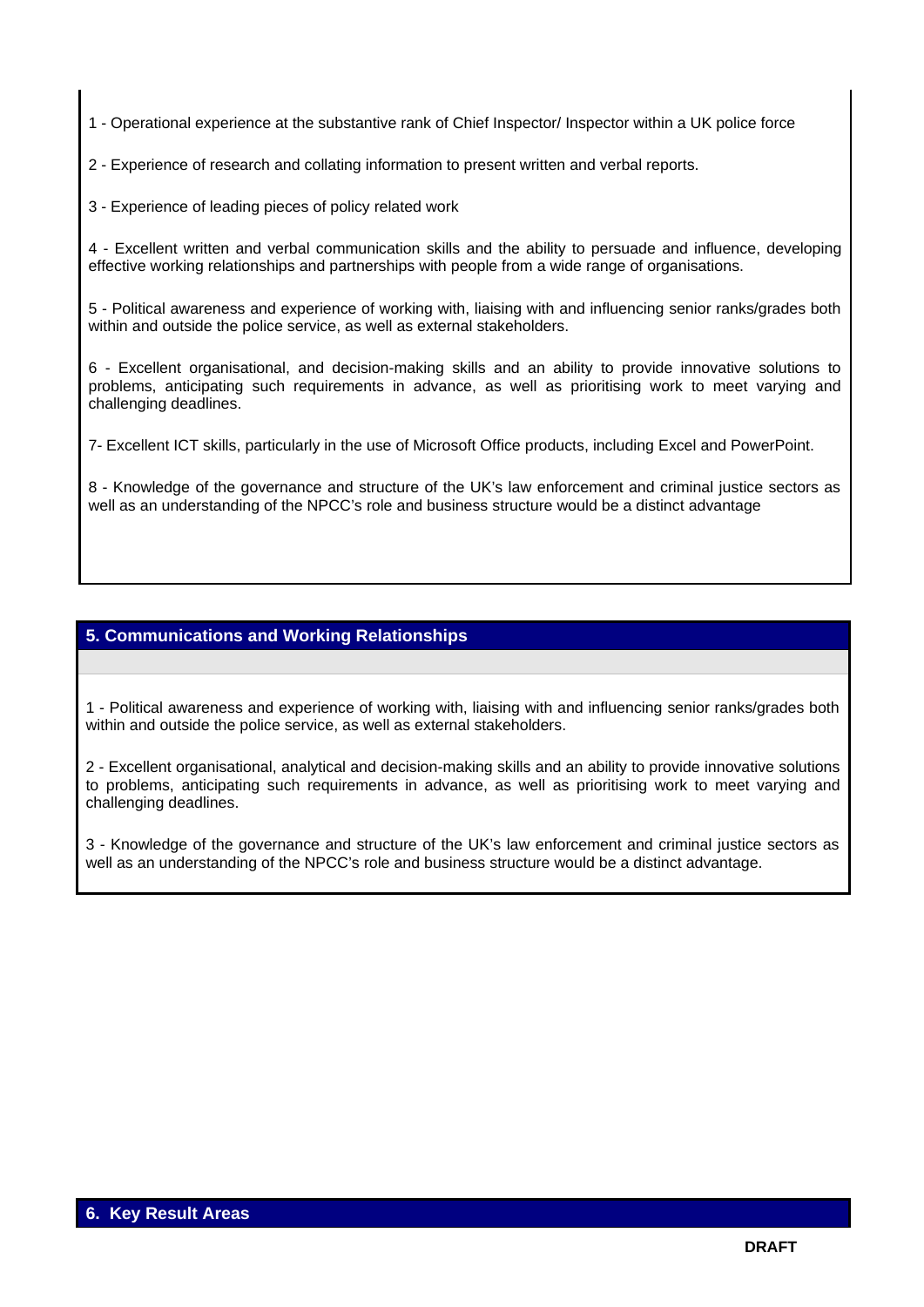In conjunction with the Executive Assistant, provide relevant administrative support to the Chair, organise meetings, manage their diary and respond to all enquiries. This will include frequent if not daily communications with police chief officers and their staff by telephone, face to face and email. Establishment and maintenance of effective working relationships with:

- Home Office Officials
- Association of Police and Crime Commissioners
- Police and Crime Commissioners and their staff
- The College of Policing
- The National Crime Agency
- **HMICFRS**
- IOPC
- The Police Federation of England and Wales
- The Police Superintendents Association
- Police staff associations and unions
- Scottish Government, Welsh Assembly Government and Northern Ireland Executive
- Metropolitan Police Service (legal services, human resources)
- Other relevant professional organisations

Acting as the main focal point for all enquirers (members of the public and organisations) to the NPCC and to the Chair, responding in both written and oral form on behalf of the Chair in a way that is appropriate to the audience and providing accurate advice and information. In the absence of the Chair, take appropriate action to delegate urgent issues or to undertake essential interim actions.

Co-ordinate the NPCC's response to all legal matters involving or impacting upon the NPCC (including public inquiries, inquests, judicial reviews, Super Complaints, Freedom of Information requests and legislative consultations), seeking views from NPCC national leads, researching and disclosing material and statements, liaising with police forces, other organisations and legal counsel and briefing the Chair in order to effectively progress issues whilst minimising risk to the organisation.

Help to deliver the NPCC's objectives and protect the reputation of/minimise risk to the NPCC/policing more generally by remaining informed of ongoing matters affecting policing, seeking relevant information and providing advice and support to the Chair, other NPCC national leads and central office colleagues as appropriate.

Provide direct support to the Chair through undertaking research and the preparation of responses, reports, synopses, letters, speeches, briefing papers and presentations on a wide variety of topics suitable for varying audiences – often at Ministerial level,

Accompany the Chair to meetings as required, taking any relevant notes, contributing as appropriate and ensuring meeting actions are captured, tasked, followed-up and completed.

Administer the police service Honours process in accordance with the timeframes provided, working with forces and the Home Office to ensure maximum return of high-quality nominations and administer Honours Committee meetings as required.

In conjunction with counterparts at the Association of Police and Crime Commissioners, organise the NPCC-APCC joint annual summit, continually working alongside the event company and others to develop and agree the programme, speakers and all logistical, financial and security details.